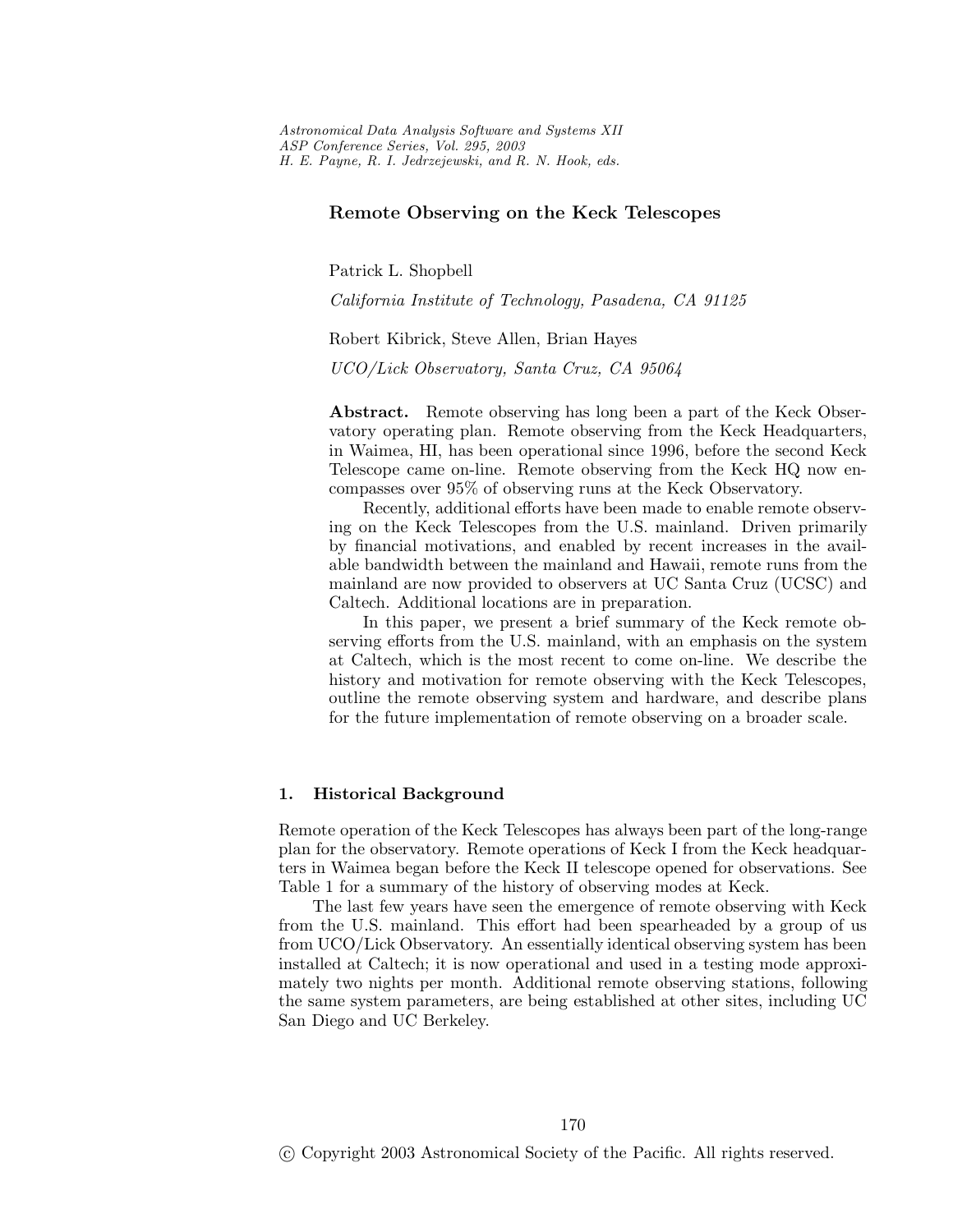| 1993 | Keck I science first light                        |
|------|---------------------------------------------------|
| 1995 | remote control rooms installed at Keck HQ         |
| 1996 | videoconferencing between summit and HQ           |
|      | Keck I HQ remote observing first light            |
|      | Keck II science first light                       |
| 1997 | $> 50\%$ of Keck I operation is remote from HQ    |
| 1998 | HQ-summit bandwidth upgraded to 45 Mbit/sec       |
|      | mainland (UCSC) remote observing first light      |
| 1999 | $> 90\%$ of Keck I/II operation is remote from HQ |
| 2000 | HQ remote operation is default mode               |
| 2001 | mainland (Caltech) remote observing first light   |

Table 1. Keck Observatory remote observing timeline

#### **2. Motivation for Mainland Observing**

When the Keck Telescopes began to be used remotely from the Keck HQ in Waimea, HI, the motivations were twofold: First, to increase service for the observers by providing a direct link between HQ observatory staff and the observers at the telescope. Second, remote observing at Keck HQ provides a much less demanding observing environment, due to its altitude of a mere 2,500 feet above sea level. In extreme cases, Keck HQ provides a safe alternative to those unable to ascend the mountain (e.g., those with heart conditions). In the average case, Keck HQ simply provides a much more comfortable environment, with 60% more oxygen than the summit of Mauna Kea.

In recent years, additional factors have arisen which have motivated remote observing from the U.S. mainland, even from the home institutions of the observers. The primary impetus here has been financial: Some hundreds of thousands of dollars are spent each year on observing travel alone. In more than half of cases, these costs are for runs of one night or less. The cost is increased if one includes lost time for travel (usually 2 days). Finally, remote observing from the mainland provides a way for increased involvement by large groups, students, and collaborators.

#### **3. Remote Observing System**

The remote observing system has been designed for a high level of redundancy, to ensure minimal loss of observing time in case of failure. It is functionally equivalent to the systems at the Keck HQ and the Keck summit control rooms:

- Sun Ultra 10 instrument computer with 3 LCD monitors
- Sun Ultra 10 backup instrument computer with 1 LCD monitor
- Redundant graphics and SCSI cards
- Exabyte Eliant 820 tape drive for data backup
- Polycom 512MP videoconferencing station
- Cisco 2600 router with 4-port ISDN card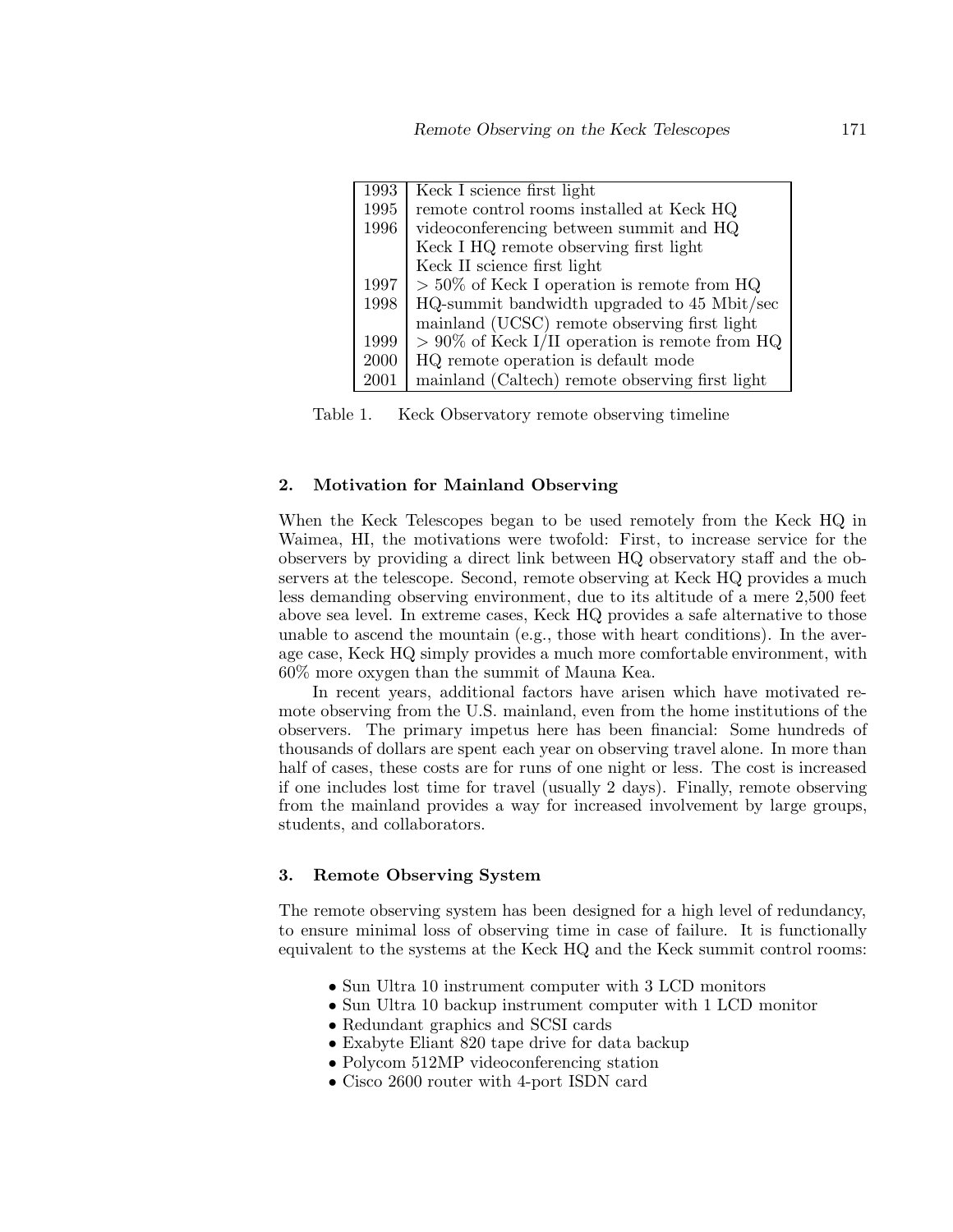

Figure 1. Schematic representation of the Keck remote observing network. The asterisks denote the four remote observing stations currently operational or under development. The dotted line denotes the backup network link via a group of ISDN lines.

The videoconferencing unit is a critical component of the remote observing system. Remote operations typically involve three sites: observers at the remote mainland location, observers at Keck HQ, and the telescope operators on the summit of Mauna Kea. The videoconferencing system provides a crucial link between these parties, allowing for much better communication than a simple voice line. When problems arise, the videoconferencing system can be used to share paper documents, audible noises, and computer output screens (thus the use of LCD panel displays on the computers).

To ensure complete redundancy of the remote observing system, a Cisco 2600 router with a 4-port ISDN cardhas been installed. During normal operation, the router is configured to pass all traffic over the standard Internet. (As of the year 2000, the Internet-2 project has enabled a peak bandwidth of approximately 35 Mbit/sec between the mainland and the summit of Mauna Kea.) If the router senses at any time that the Internet connection to Keck has failed, this route is disabled and a set of ISDN lines to the summit are activated. Although the ISDN lines provide much lower bandwidth (128 Kbit/sec per line), it is sufficient to ensure that critical traffic is passed. In particular, the observing software contains a number of timeouts that are triggeredafter inactivity for ∼ 90 seconds. Given that network traffic between the mainland and Mauna Kea must traverse some dozen different networks, approximately one third of the remote runs from Caltech (thus far) experience a network dropout. These dropouts typically last 2-3 minutes, but are easily handled by the ISDN failover system.